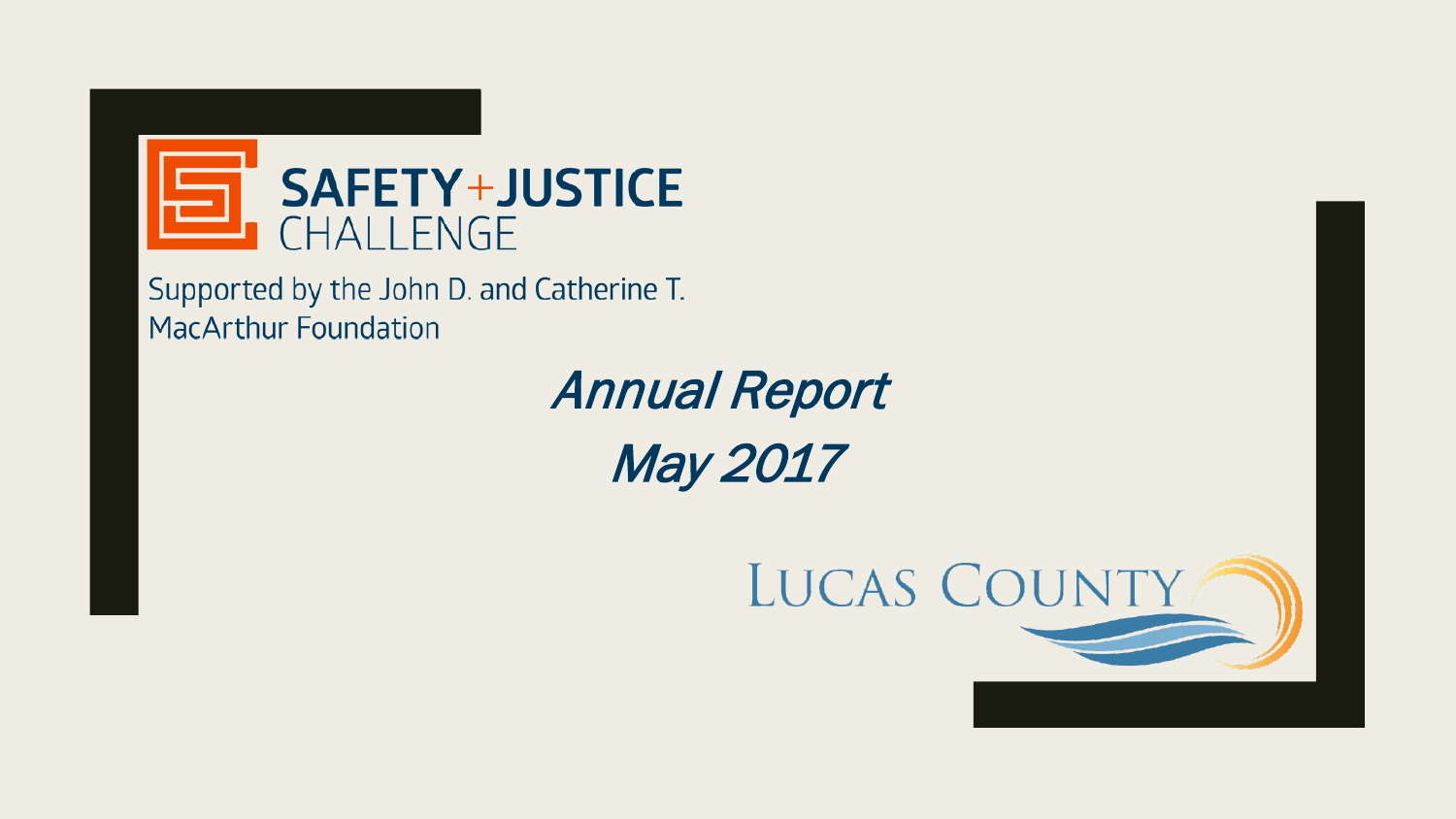



# #RethinkJails

The John D. and Catherine T. MacArthur Foundation's Safety and Justice Challenge recognizes that there are better, fairer, and more effective alternatives to excessive jail incarceration. The Safety and Justice Challenge is supporting a network of competitively selected local jurisdictions committed to finding ways to safely reduce jail incarceration.

Lucas County was awarded \$1.75 million from the Safety and Justice Challenge in 2016 to invest in effective strategies to reduce the average daily jail population over two years while addressing racial and ethnic disparity.

The MacArthur Safety + Justice Challenge award also includes extensive and ongoing technical support from national experts, including the Center for Court Innovation, Justice System Partners, Prisoner Reentry Institute, Institute for State and Local Governance, and the Burns Institute.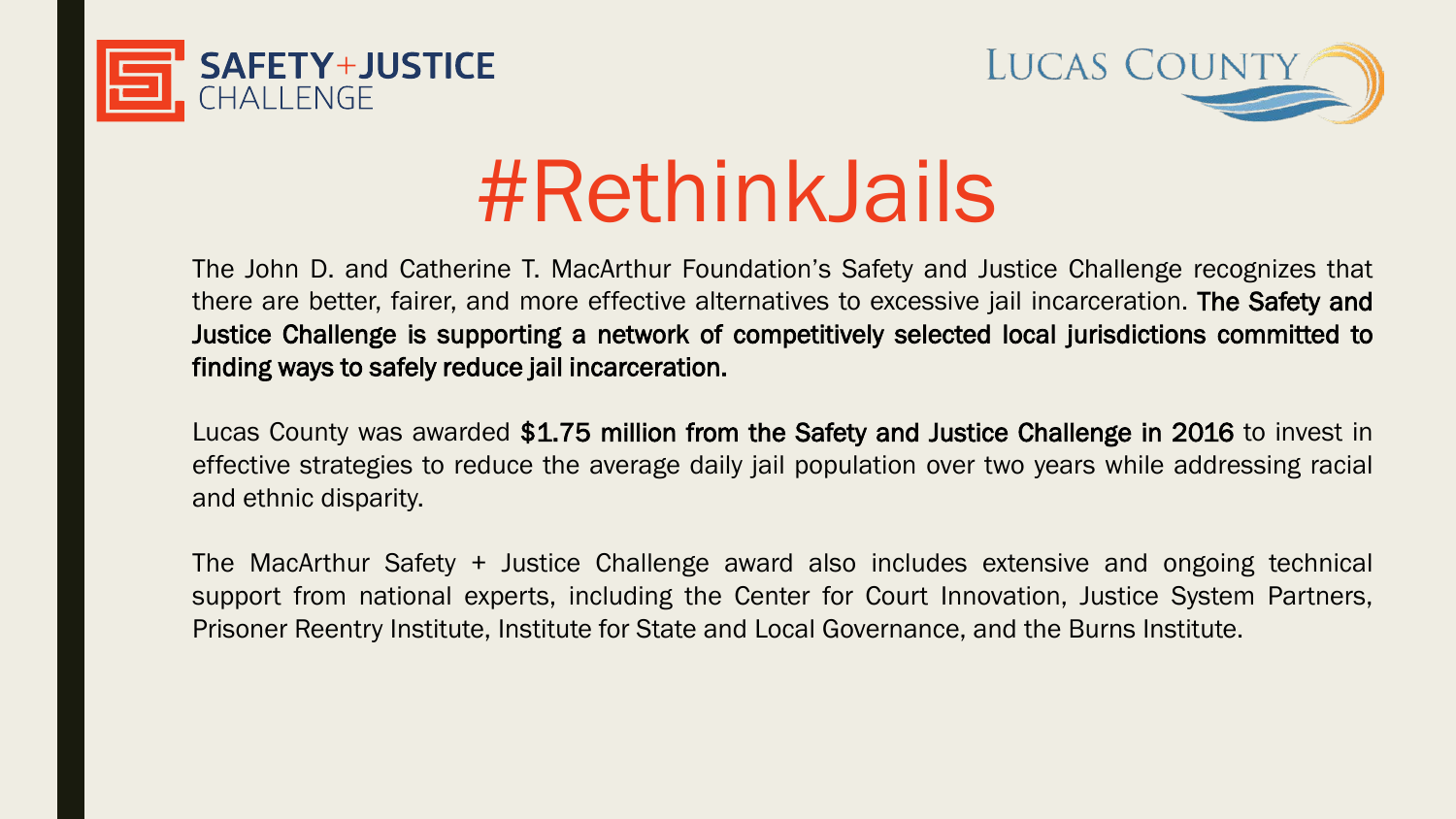



## We need solutions to start where incarceration starts: in our nation's jails.

The primary purpose of jails is to detain those awaiting trial who are a danger to public safety or a flight risk. But jails now hold many who are neither, at exorbitant fiscal and social costs.

The majority of people in jail are presumed innocent.

- Most are there for nonviolent offenses.
- Many are simply too poor to post bail.
- Our overuse of jails carries significant costs—to individuals, families, communities, and society at large.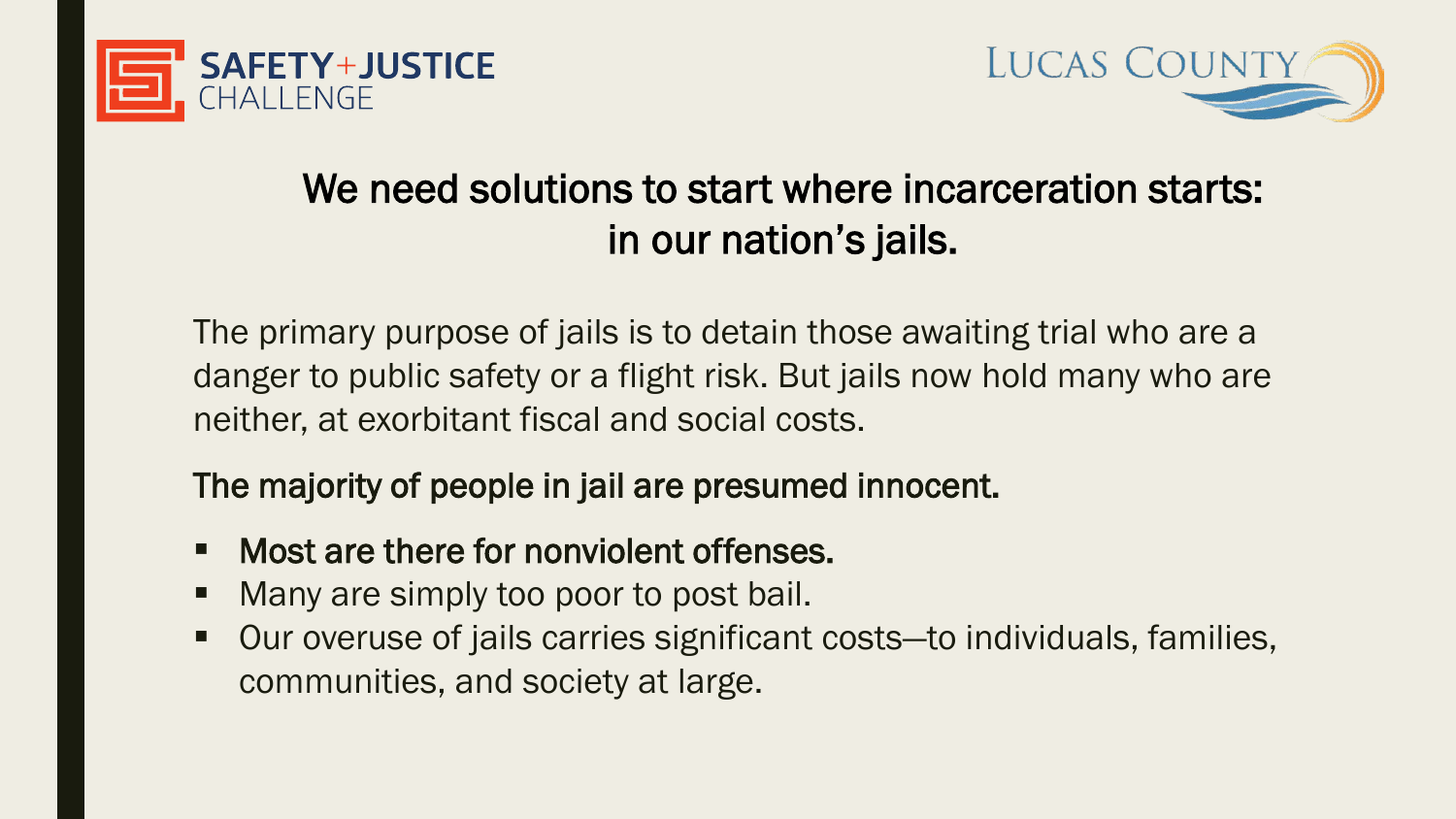



## National Statistics



- An estimated 14.5% of men and 31% of women admitted to jail have a serious mental illness—rates that are four to six times higher than in the general population.
- African Americans are jailed at 4x the rate of white Americans.



- 75% of sentenced offenders and those detained in jail before trial are there for nonviolent traffic, property, drug, or public order offenses.
- Three out of five people in jail are legally presumed innocent, awaiting trial or resolution through plea negotiations.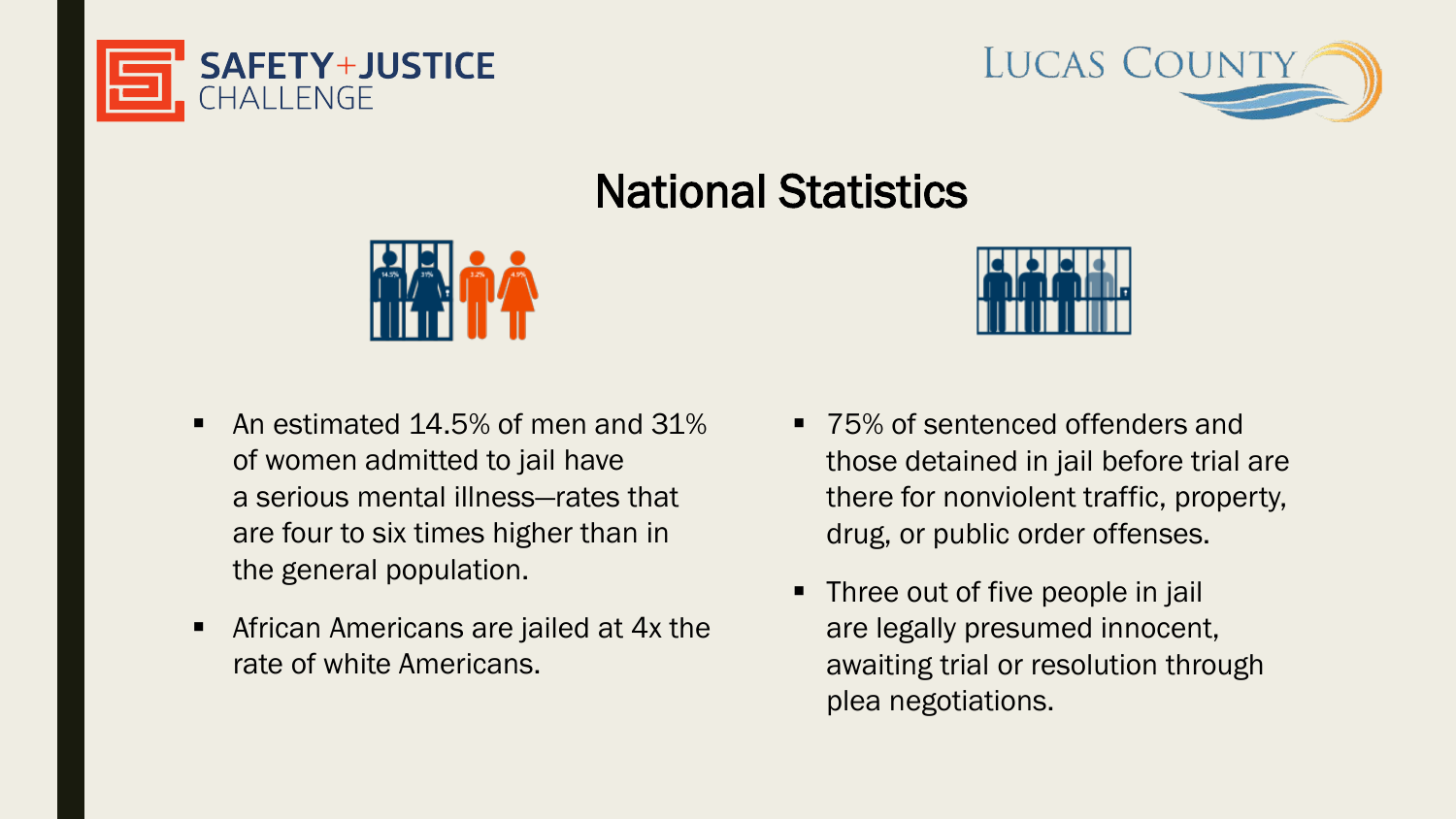



## Lucas County's Safety + Justice Challenge

Reduce Lucas County's total jail population by 16%-18% while improving community safety and addressing racial and ethnic disparities.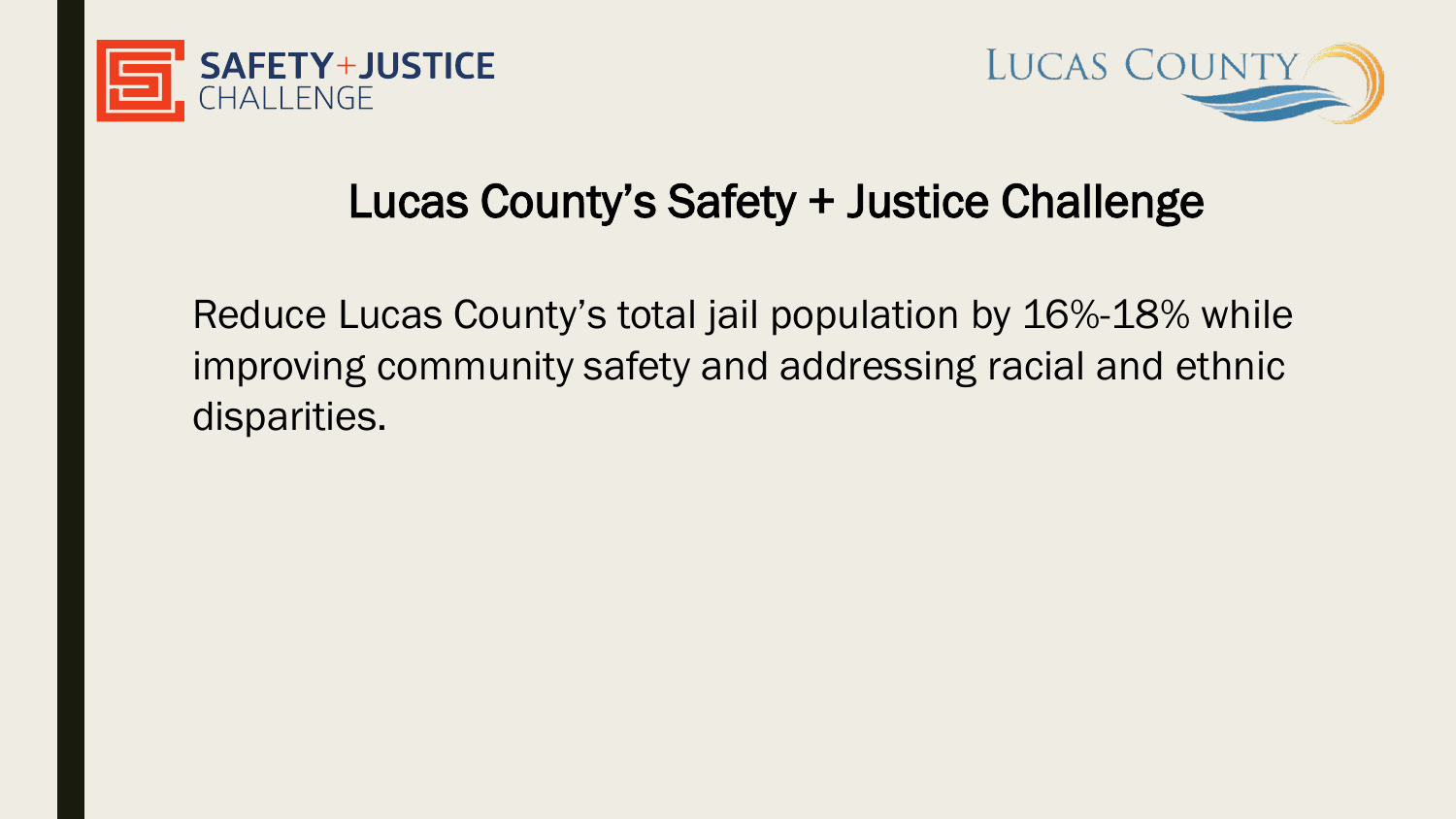



## Lucas County Criminal Justice System



**Behavioral Health, Alcohol and Other Drug Dependencies**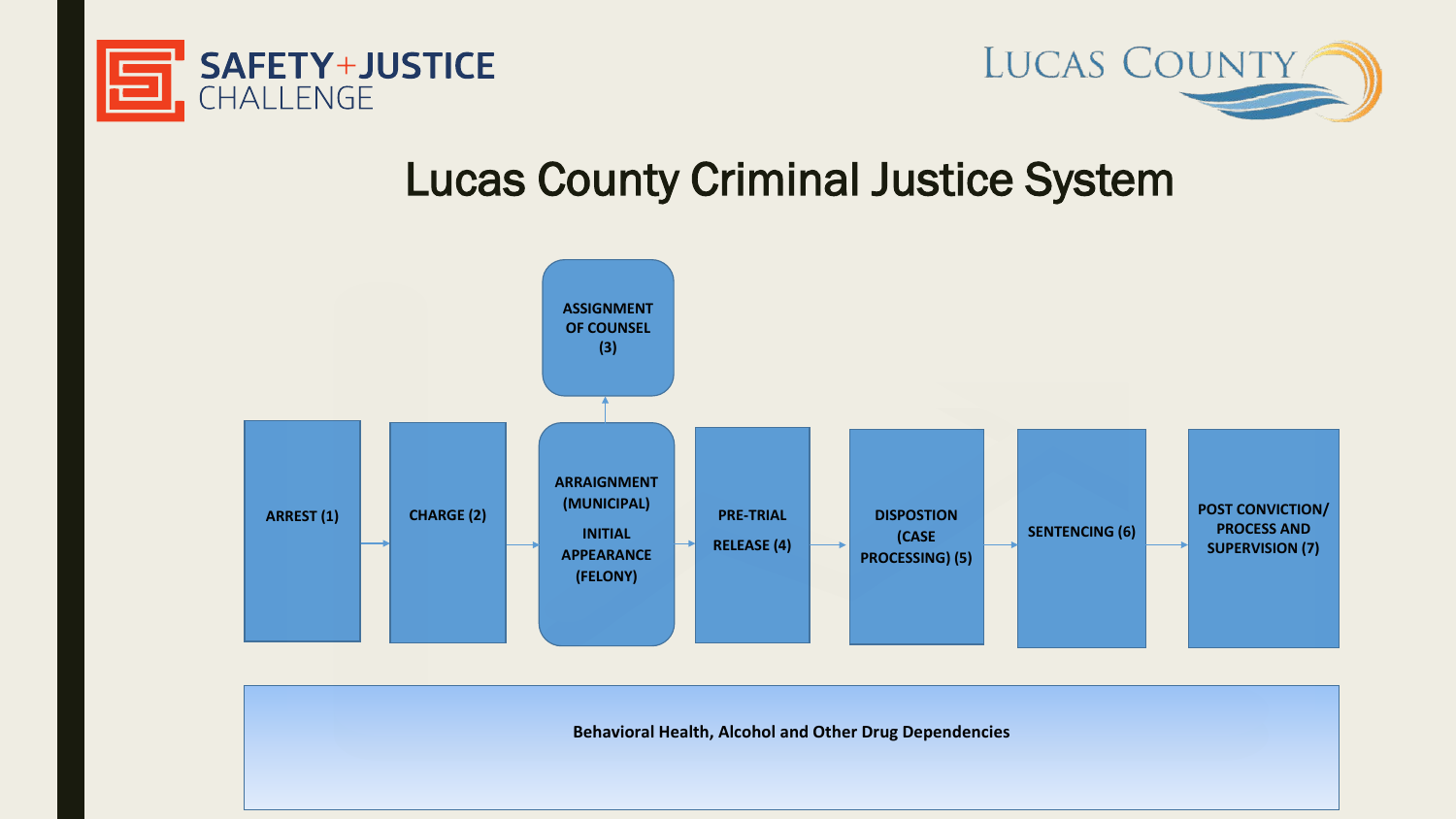



#### Lucas County Safety + Justice Challenge Reform Strategies

- **Strategy One: Pre-arrest Deflection Programs** which address implicit bias, procedural justice, and crisis de-escalation
- **Strategy Two: Managing Based on Risk through tiered supervision options and** community-based resources
- **Strategy Three: Population Review Team** which recommends individuals who are suitable for release or expedited case resolution
- **Strategy Four: Diversion of Underserved Populations** which provides expanded opportunities for individuals charged with targeted offenses as well as procedural justice trainings for court personnel
- **Strategy Five: Coordinated Probation Practices** throughout all county jurisdictions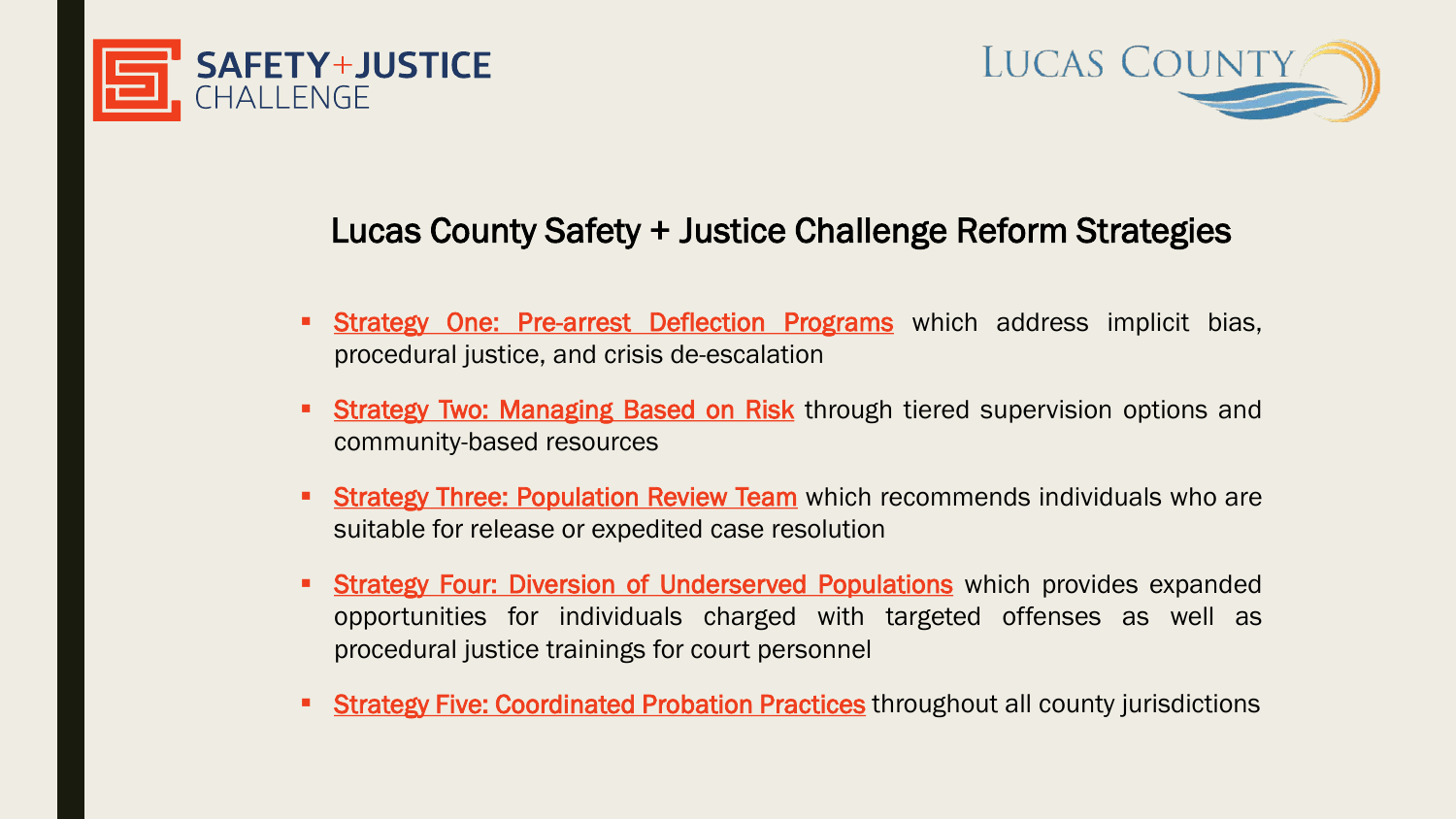



## Strategy One: Pre-Arrest Deflection

Goal: Provide training and resources to support pre-arrest deflection to break the standard arrest-detention-incarceration cycle

- Deflection programs provide an alternative option to arrest
- After completion of a deflection program, the individual's charge(s) will not be filed

Why: Three offense categories (drug possession, disorderly conduct, and obstructing official business) account for a large number of jail bookings and disproportionately impact the black community

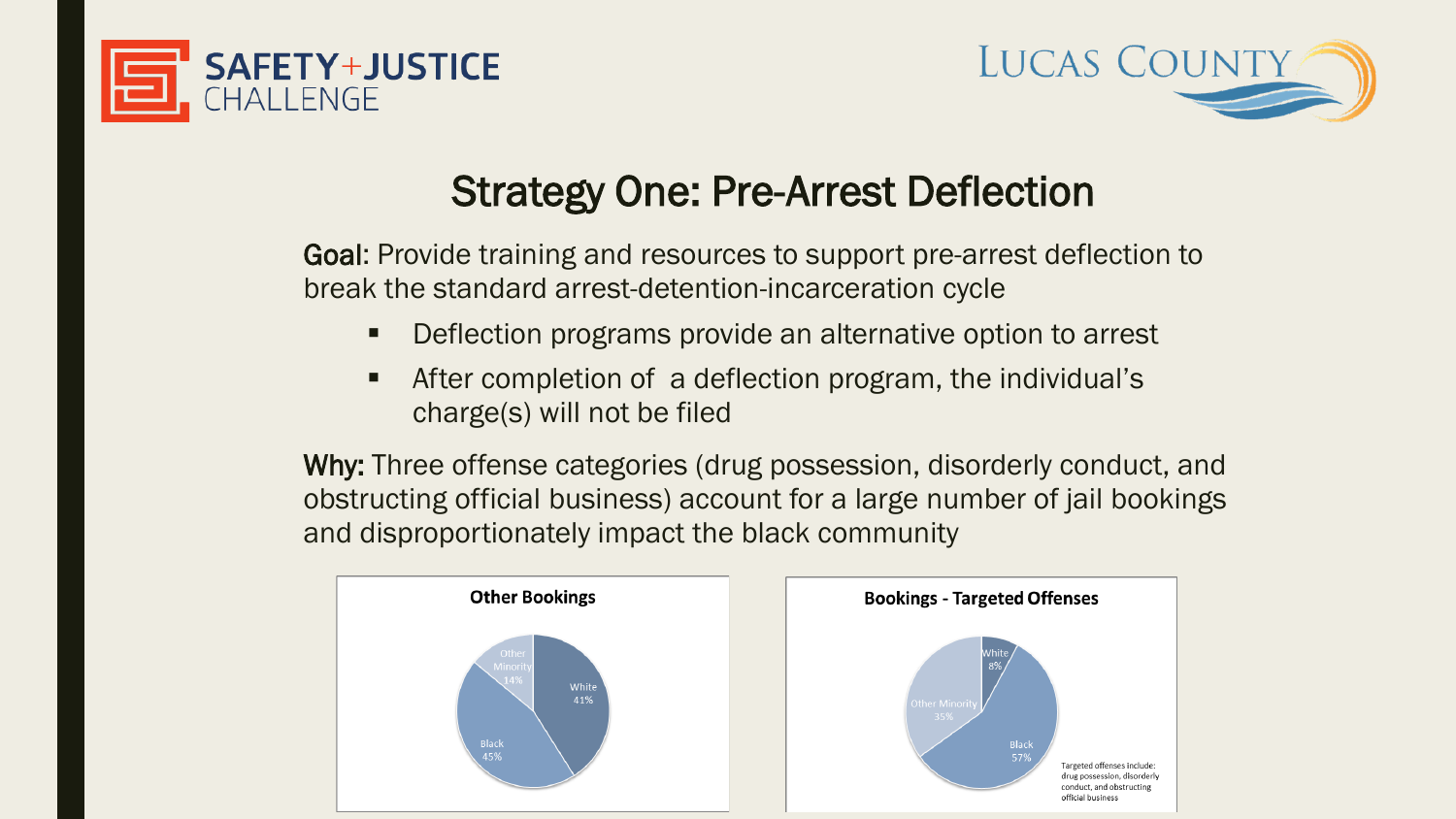



## Strategy One: Pre-Arrest Deflection

#### HOW:

- Provide law enforcement with additional tools that will promote the deflection of appropriate offenses:
	- *Training*
		- 889 officers were trained in community-police relations through 2016
		- 169 officers/dispatchers were trained in crisis intervention through 2016 (CIT Officers)
	- *Enhanced opportunities*
		- Deflection curriculum for targeted offenses is being developed by the Center for Court Innovation
			- **Eligible offenses: drug possession, disorderly conduct, and** obstructing official business (first time and repeat offenders)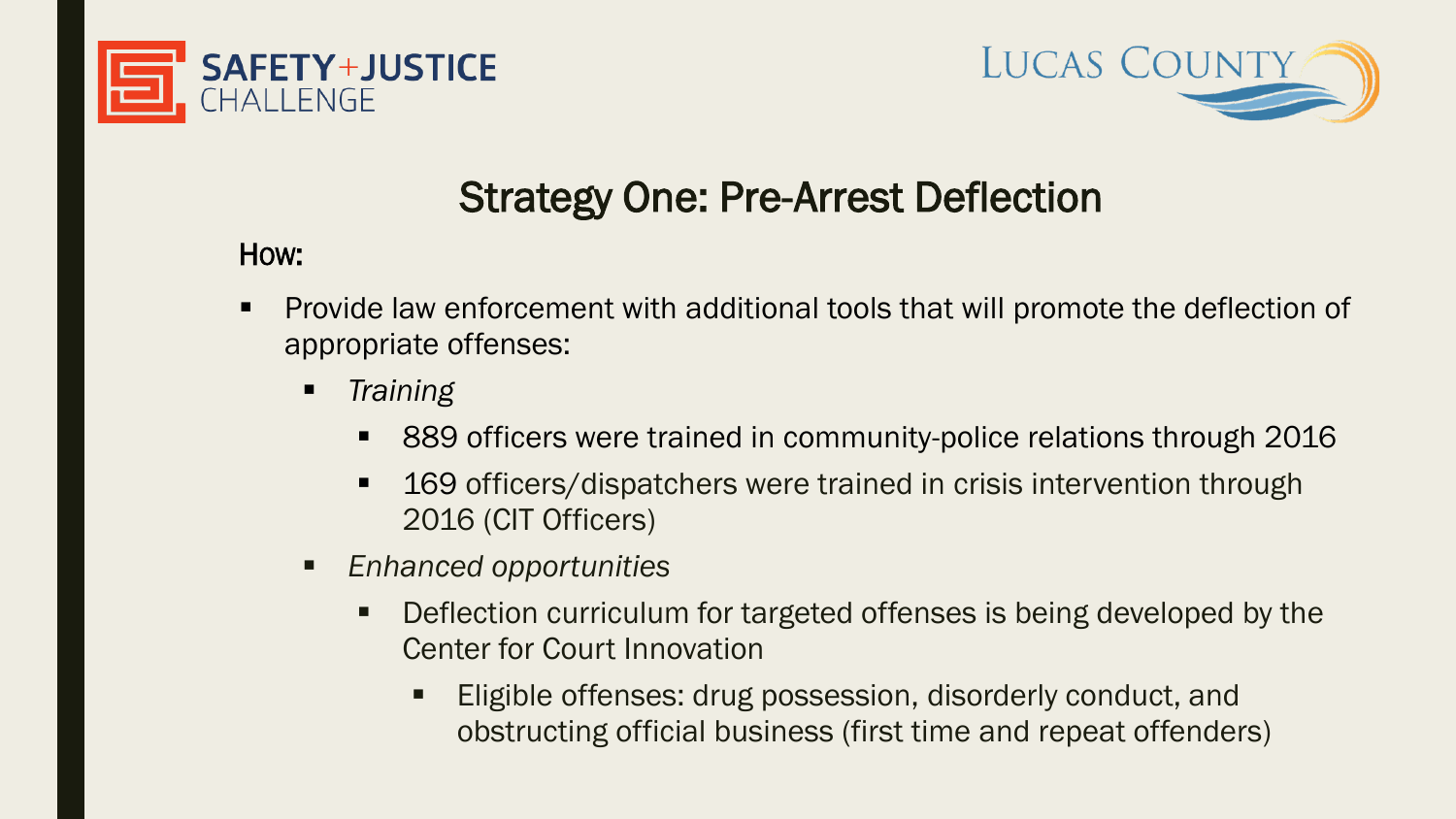



## Strategy Two: Managing Based on Risk

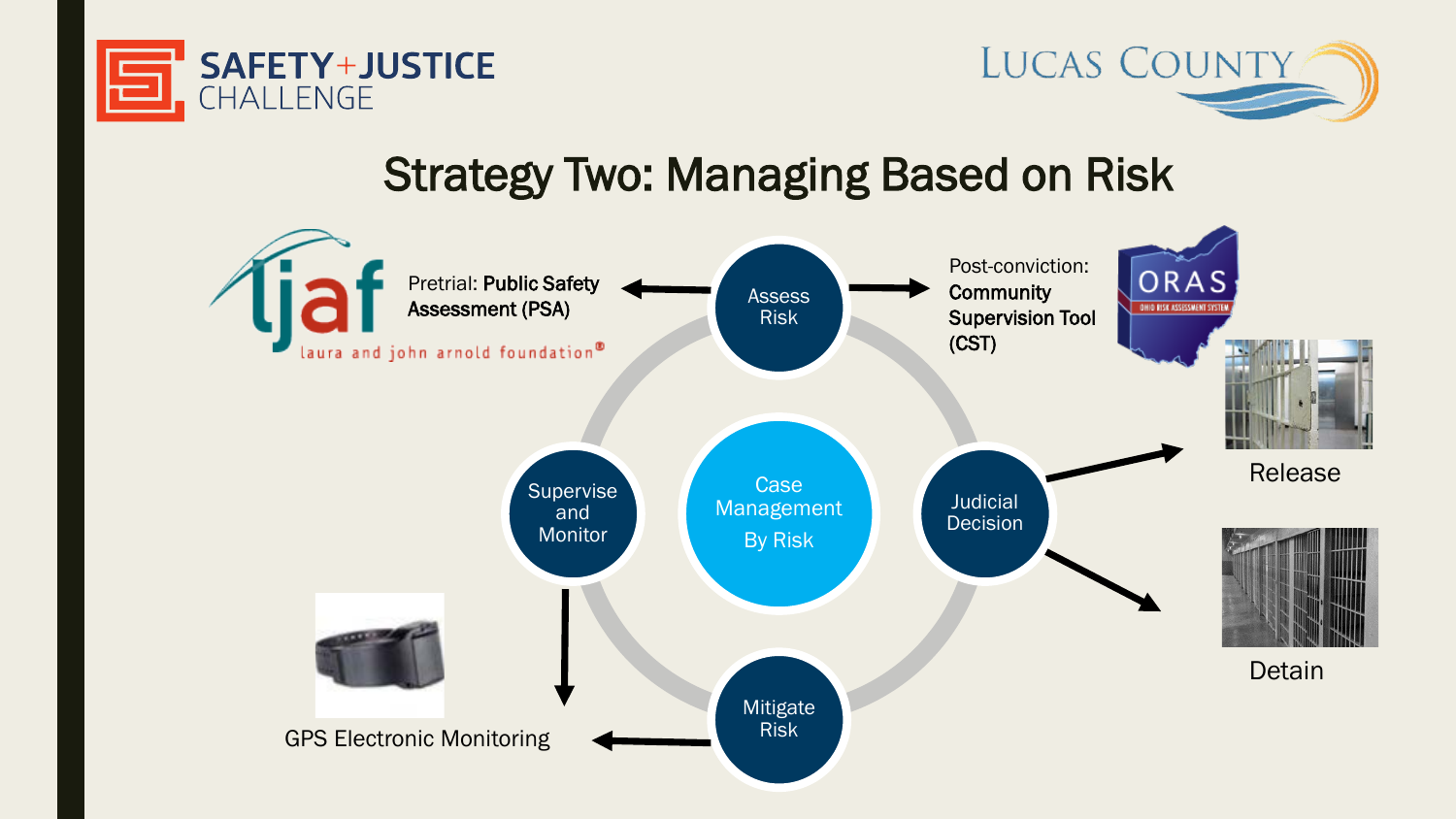



## Strategy Two: Managing Based on Risk

 Availability to judges of real-time local jail bed usage, electronic monitoring resource availability, pretrial release resource availability and communication of ORAS-CST scores for incarcerated individuals at CCNO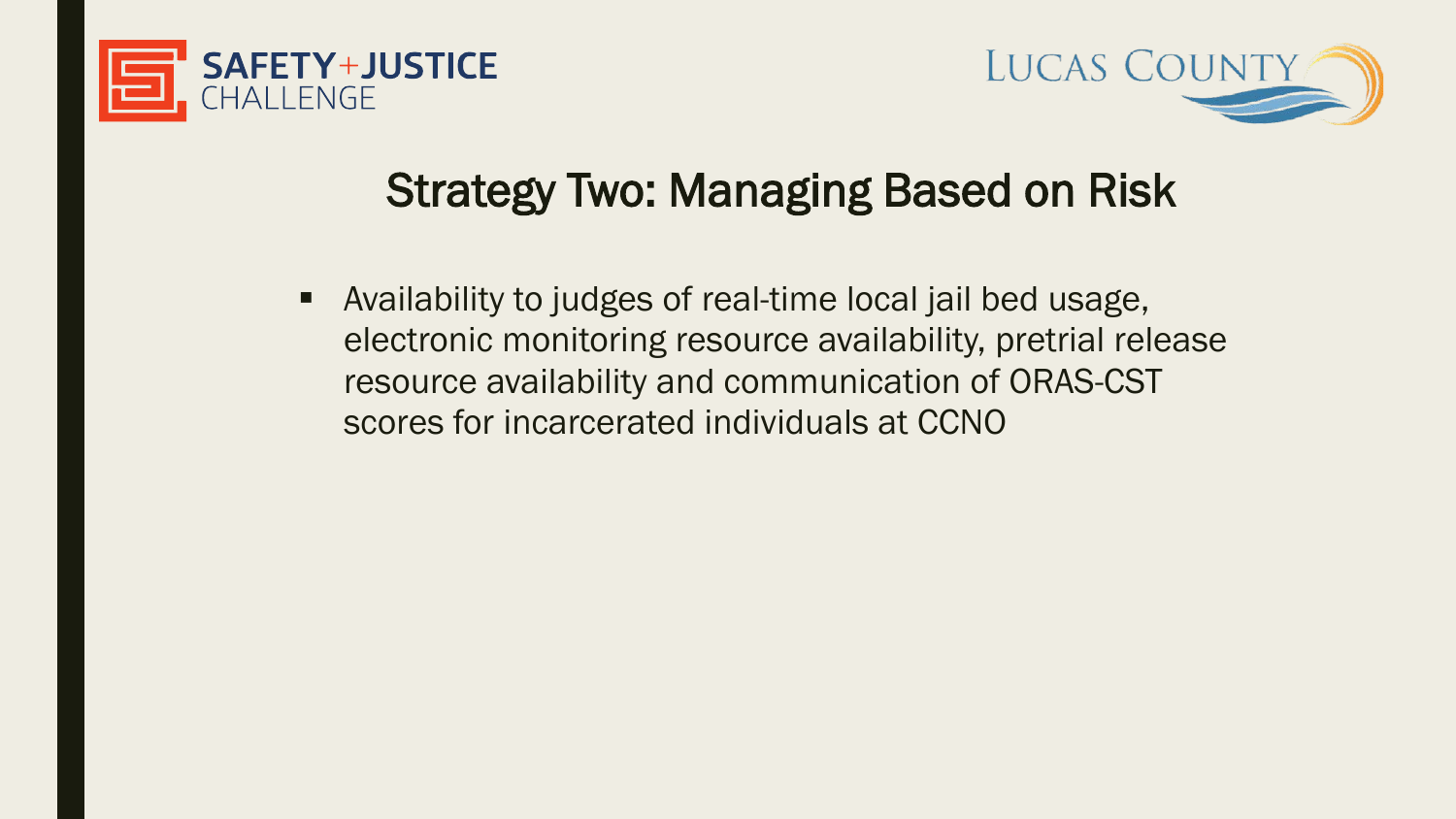



## Strategy Two: Managing Based on Risk

How:

- 4,158 days of GPS electronic monitoring instead of incarceration through March 30, 2017, representing incarceration costs of \$299,958
- Implementation of differentiated levels of pretrial bond supervision to better address high needs and avoid re-incarceration of individuals
- Development of a Digital Data Dashboard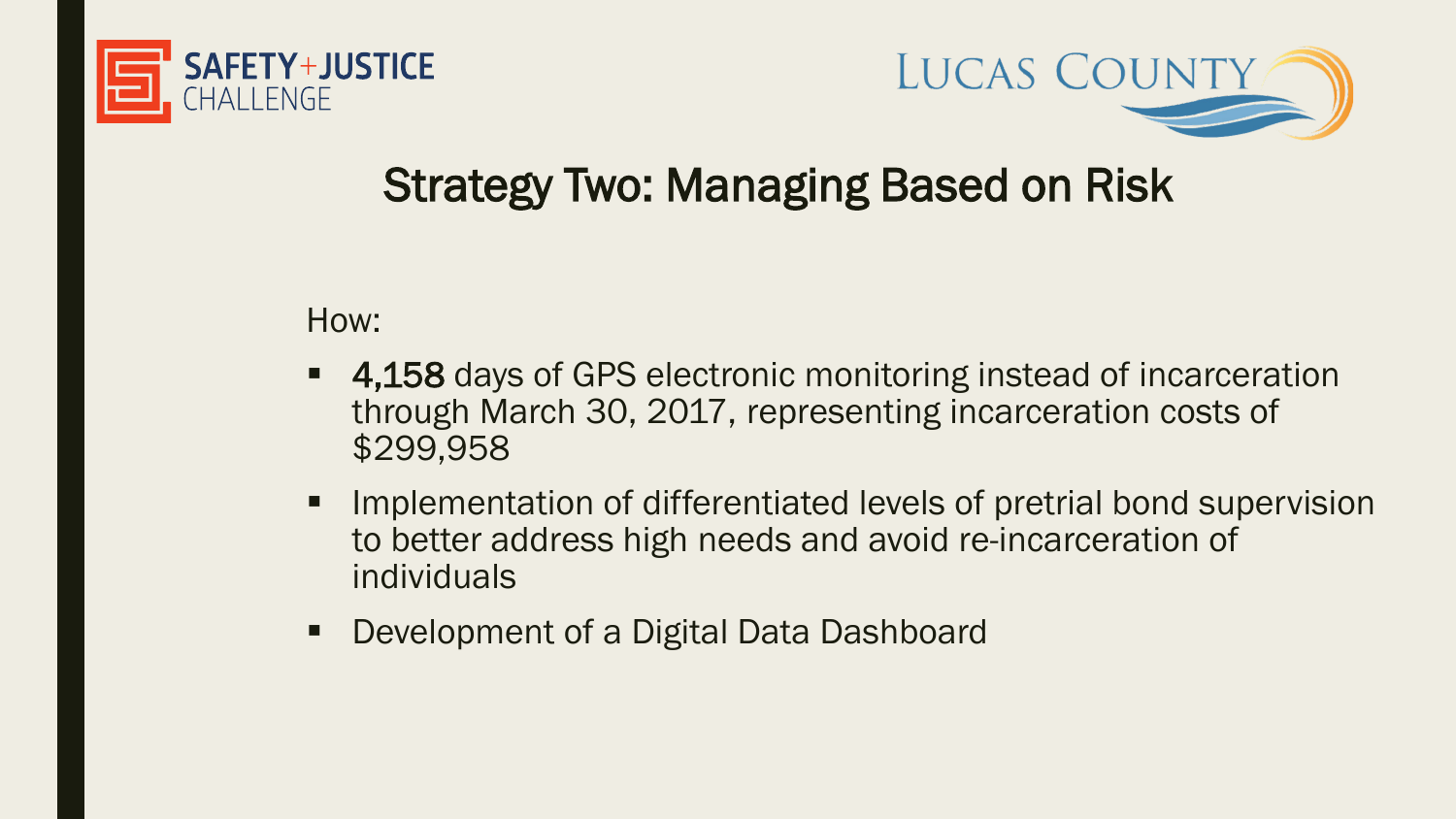



## Pretrial Failure to Appear Reduction



Failure to Appear  $\blacksquare$  Pre-PSA  $\blacksquare$  PSA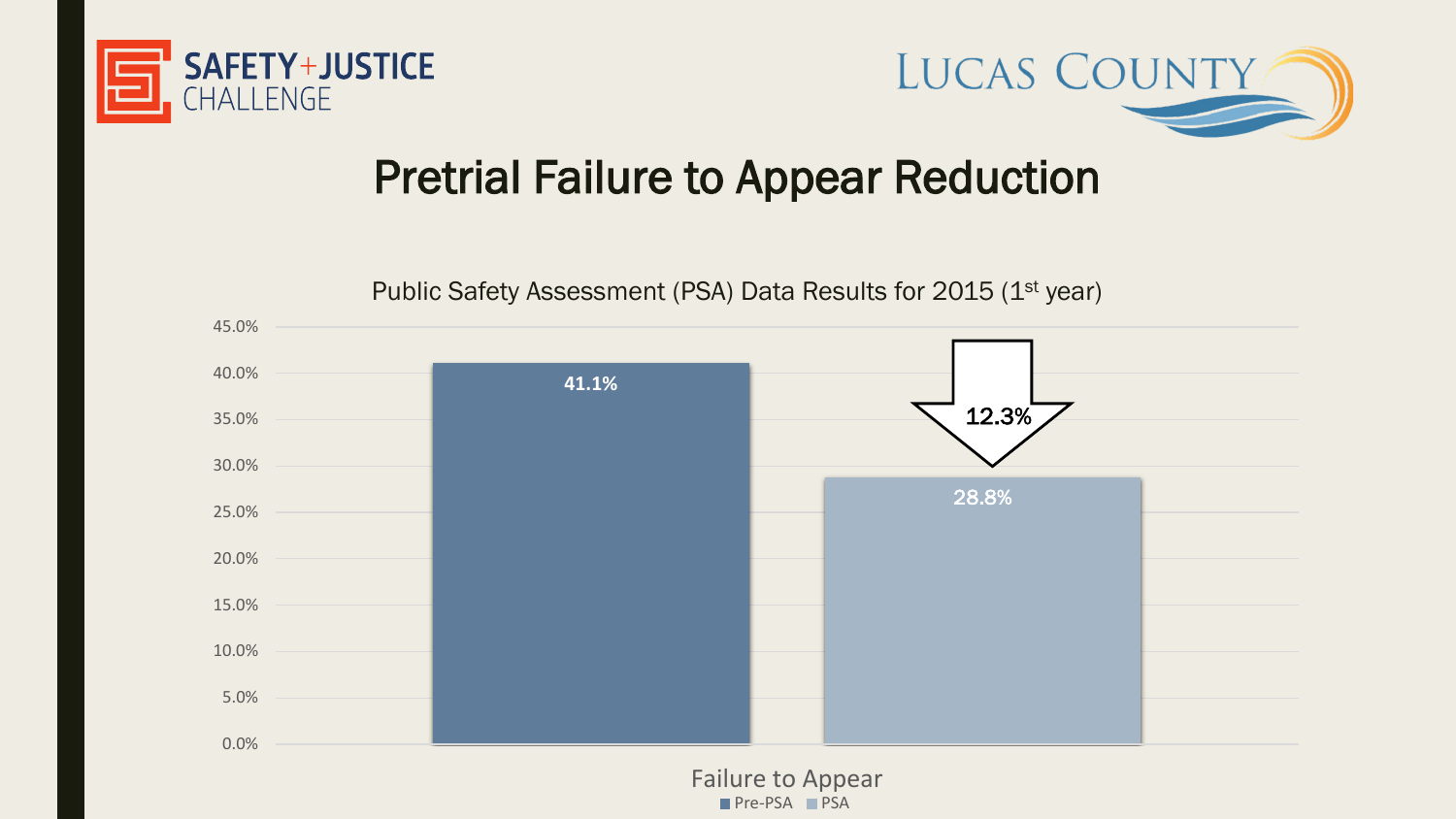



## Pretrial Recidivism Reduction



Public Safety Assessment (PSA) Data Results for 2015 (1<sup>st</sup> year)

\*\*NVCA measured by new booking into LCCC for a violent offense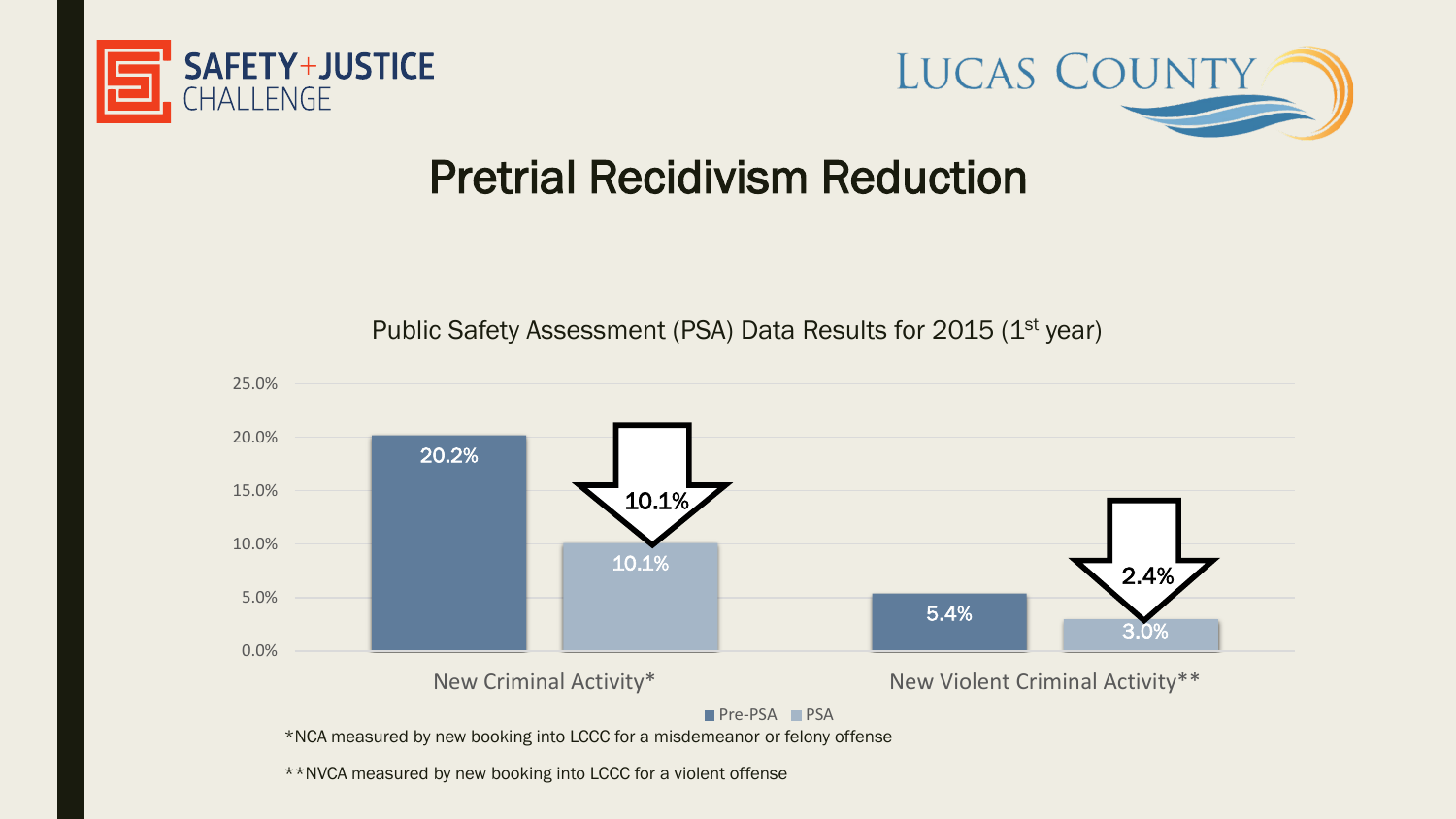



## Pretrial Release Rate Increase

Public Safety Assessment (PSA) Data Results for 2015 (1<sup>st</sup> year)

| Pre-PSA                 |                 |       | <b>PSA</b>              |                 |       |
|-------------------------|-----------------|-------|-------------------------|-----------------|-------|
| <b>Release Category</b> | <b>Bookings</b> | Pct   | <b>Release Category</b> | <b>Bookings</b> | Pct   |
| Federal Court Order     | 23367           | 38.4% | Federal Court Order     | 734             | 4.3%  |
| <b>Bond Posted</b>      | 9123            | 15.0% | <b>Bond Posted</b>      | 3359            | 19.8% |
| <b>OR</b>               | 2794            | 4.6%  | <b>OR</b>               | 1764            | 10.4% |
| Monitored OR            | 414             | 0.7%  | Monitored OR            | 454             | 2.7%  |
| Supervised OR           | 5527            | 9.1%  | Supervised OR           | 2488            | 14.7% |
| Transferred             | 3225            | 5.3%  | Transferred             | 896             | 5.3%  |
| Case Disposed           | 14897           | 24.5% | Case Disposed           | 6641            | 39.2% |
| Other                   | 1517            | 2.5%  | Other                   | 569             | 3.4%  |
|                         | 60,864          |       |                         | 16,905          |       |

- *% of defendants released on some form of OR bond (OR, MOR, SOR) nearly doubled: 14.4% Pre- PSA to 27.8% with PSA*
- % of defendants who were able to post bond and were released increased from 15.0% Pre-PSA to *19.8% with PSA*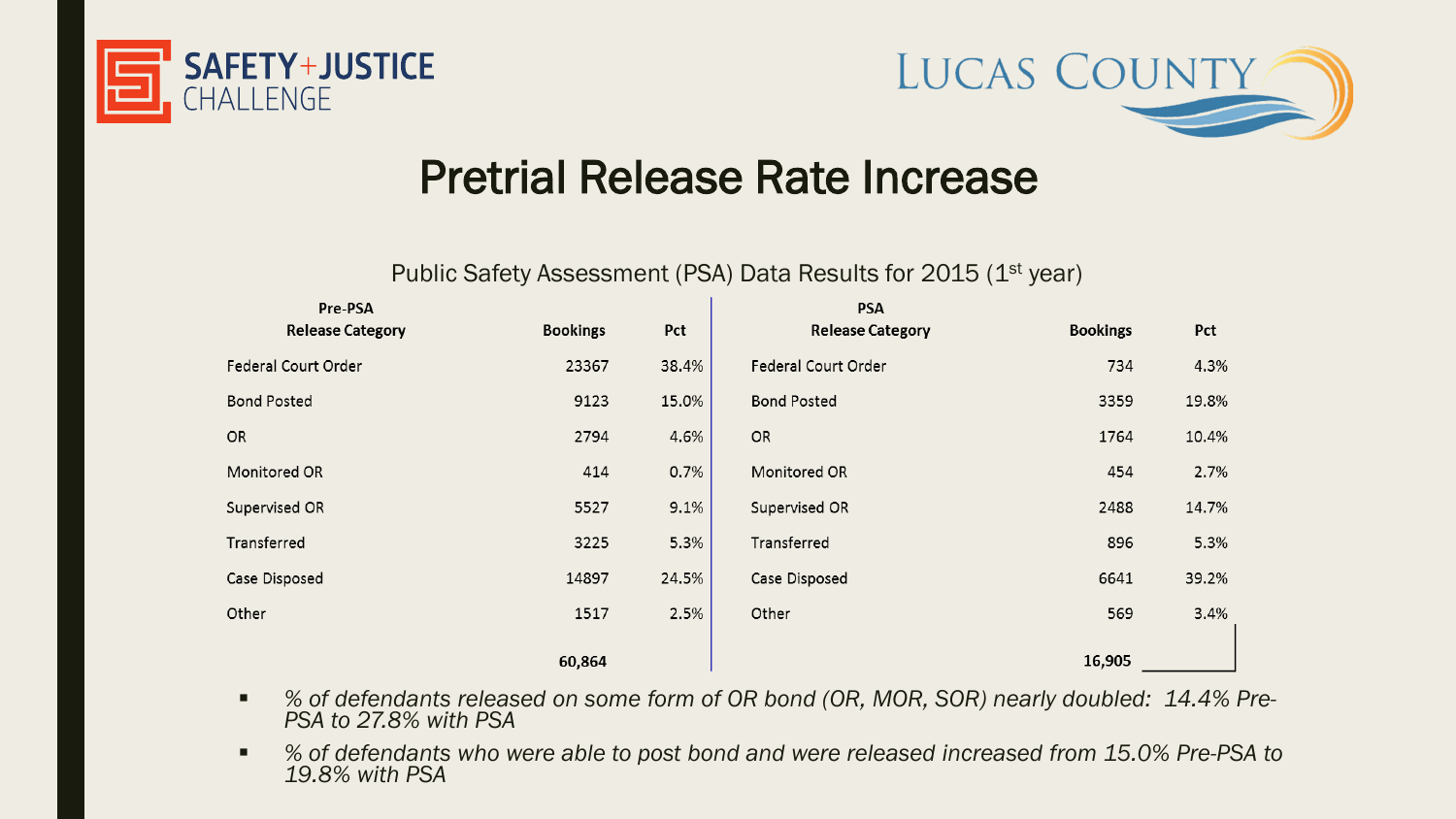

#### Strategy Three: Population Review Team

Team of prosecutors, public defenders, pretrial services staff, community mental health personnel, and corrections representatives and the contract of the contract of the contract of the contract of the population



**LUCAS COUNTY**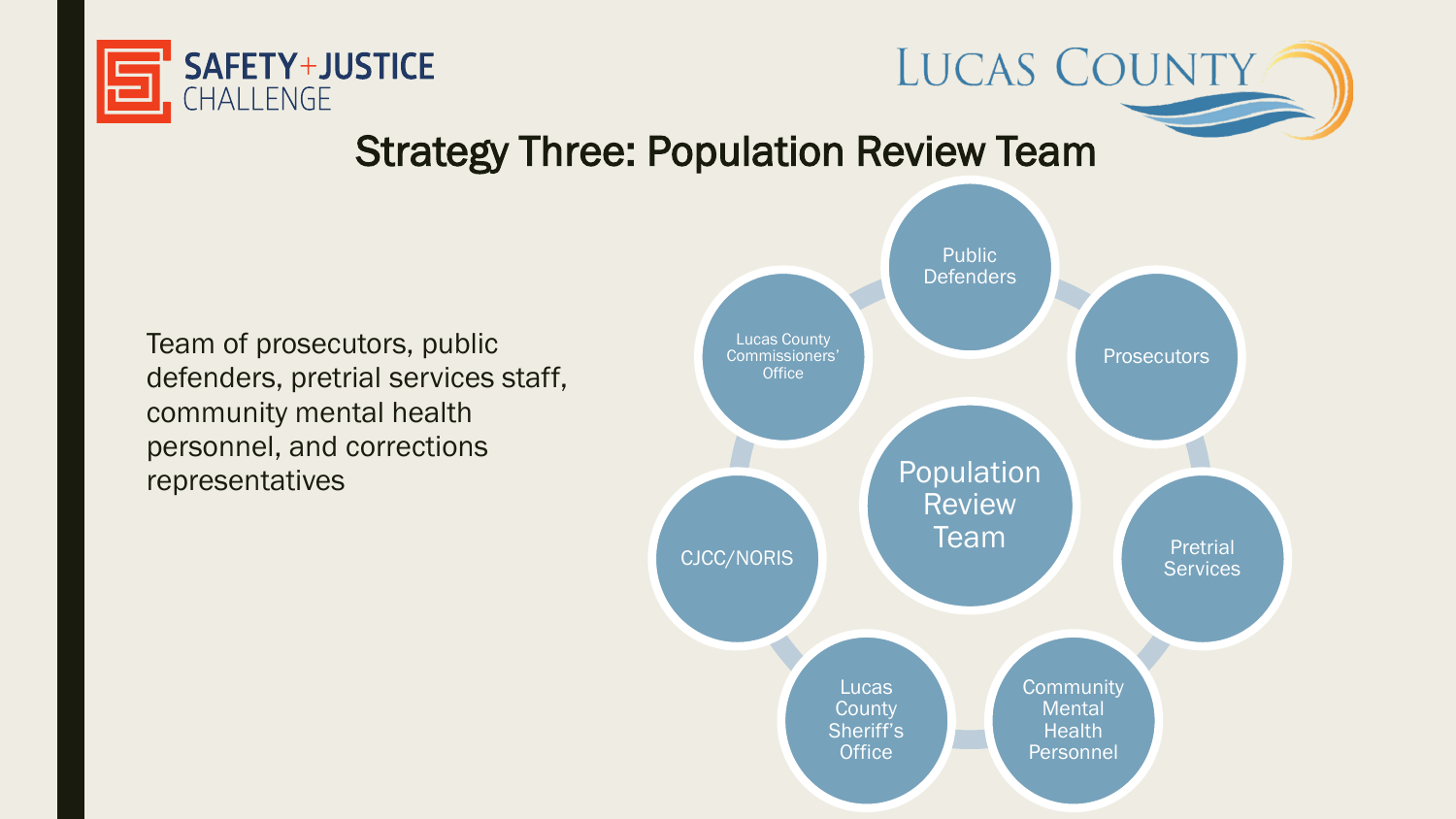



## Strategy Three: Population Review Team

HOW:

- Conduct weekly reviews of the pretrial jail population to identify individuals who are suitable for expedited case resolution or bond modification
- **Provide recommendations to judges for bond modification**
- 1,166 total bed days saved in 2016, 580 bed days saved in 2017 to date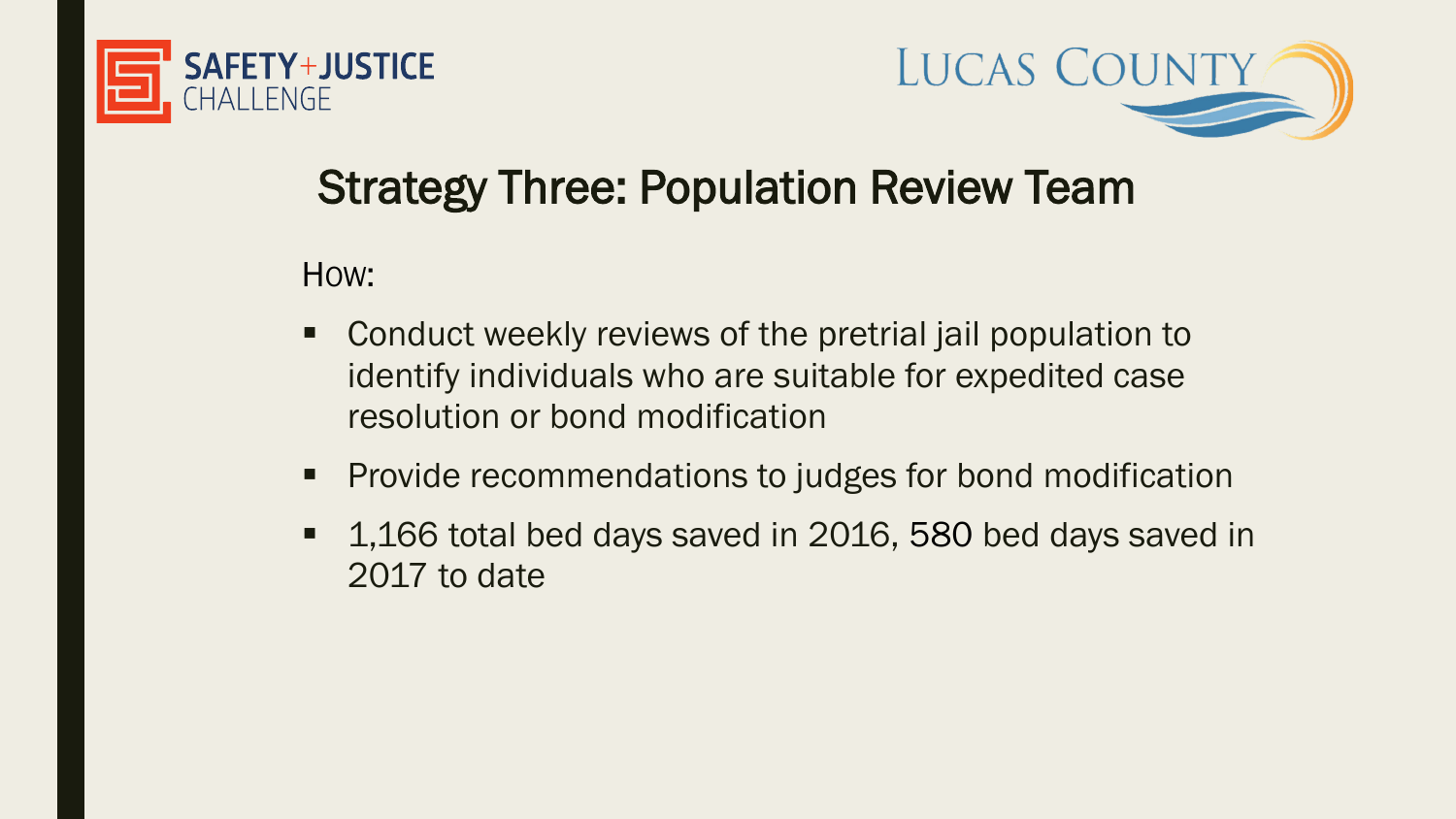



# Strategy Four: Diversion of Underserved Populations

- Diversion Programs target resolution of cases without using court trial resources and without destroying a citizen's record and future opportunities
- Target cases are non violent, non victim cases where people of color are more overrepresented than other cases
- These include Disorderly Conduct, Obstructing Official Business, and minor misdemeanor Drug Abuse
- **After completion of the program, an individual's case is dismissed**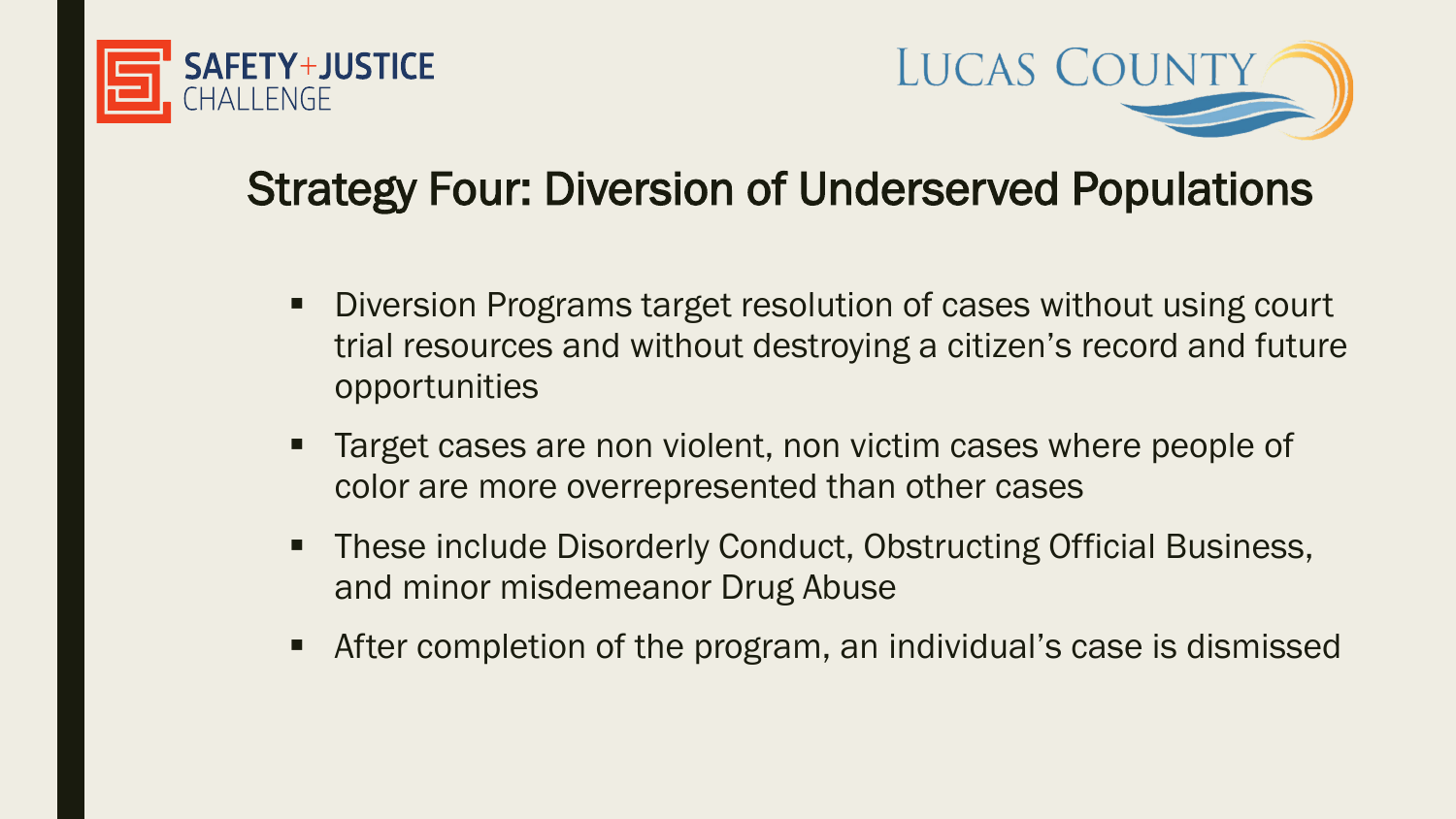



# Strategy Four: Diversion of Underserved Populations

#### HOW:

- **Using the Procedural Justice principles of voice, neutrality, respect, explanation and trust** we are creating a four hour, single session diversion program
- **Research has proven Procedural Justice is effective to change behavior and attitudes in** short time frames
- We are working with The Center for Court Innovation, an internationally recognized research firm to develop a diversion curriculum that will be the first of its kind
- In addition to all Toledo Police Officers, 606 individuals in our local court system have been trained in Procedural Justice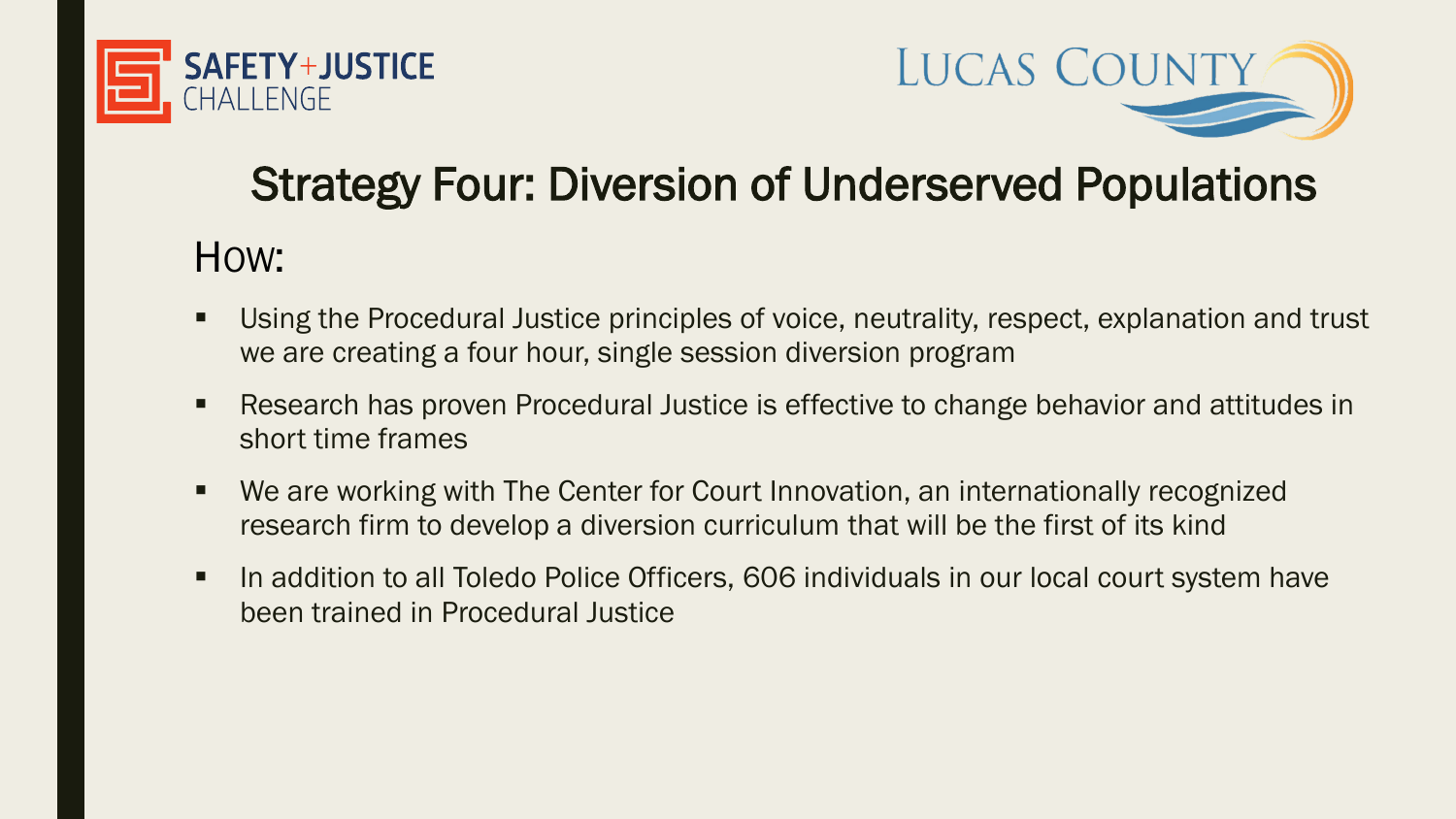



## Why do people accept court decisions?

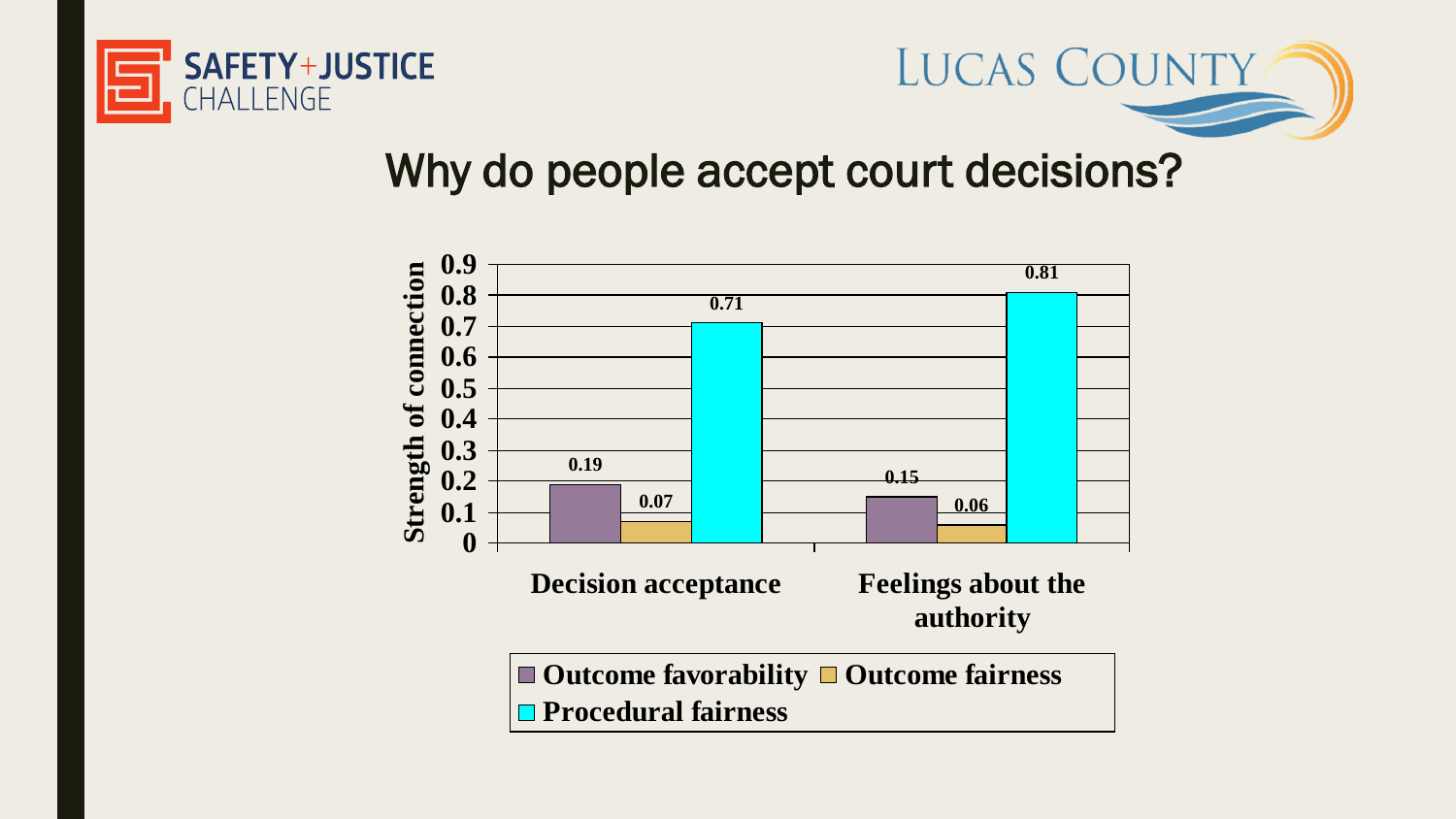



## Strategy Five: Coordinated Probation Practices

Goal: Foster regional collaboration and a unified vision for successful supervision in Lucas County

#### HOW:

- **Standardize probation practices among the five independent** probation authorities
- Make evidence-based practices and tools available to all probation departments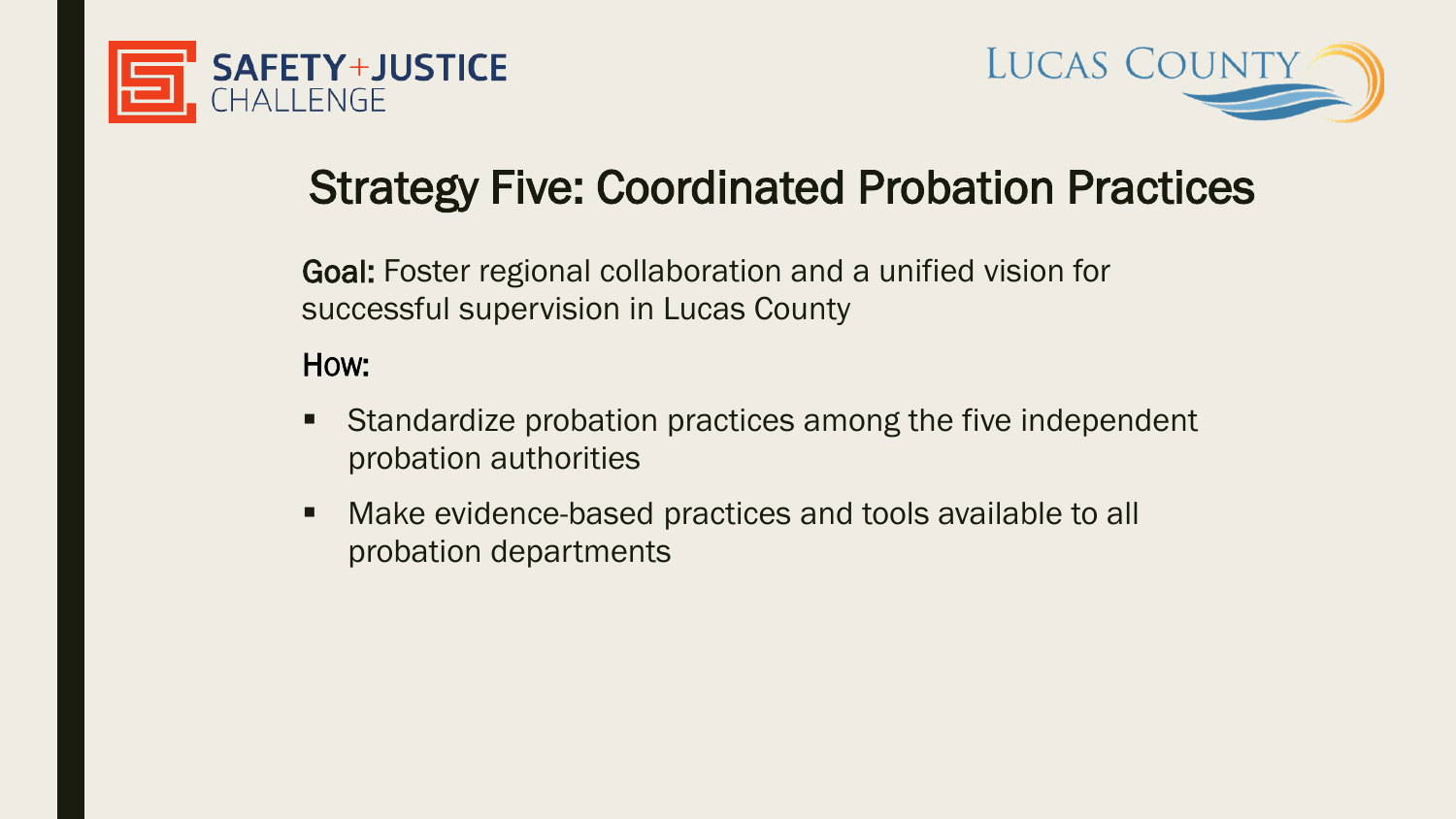



## Strategy Five: Coordinated Probation Practices



**Probation Violators Pother Sentenced Population**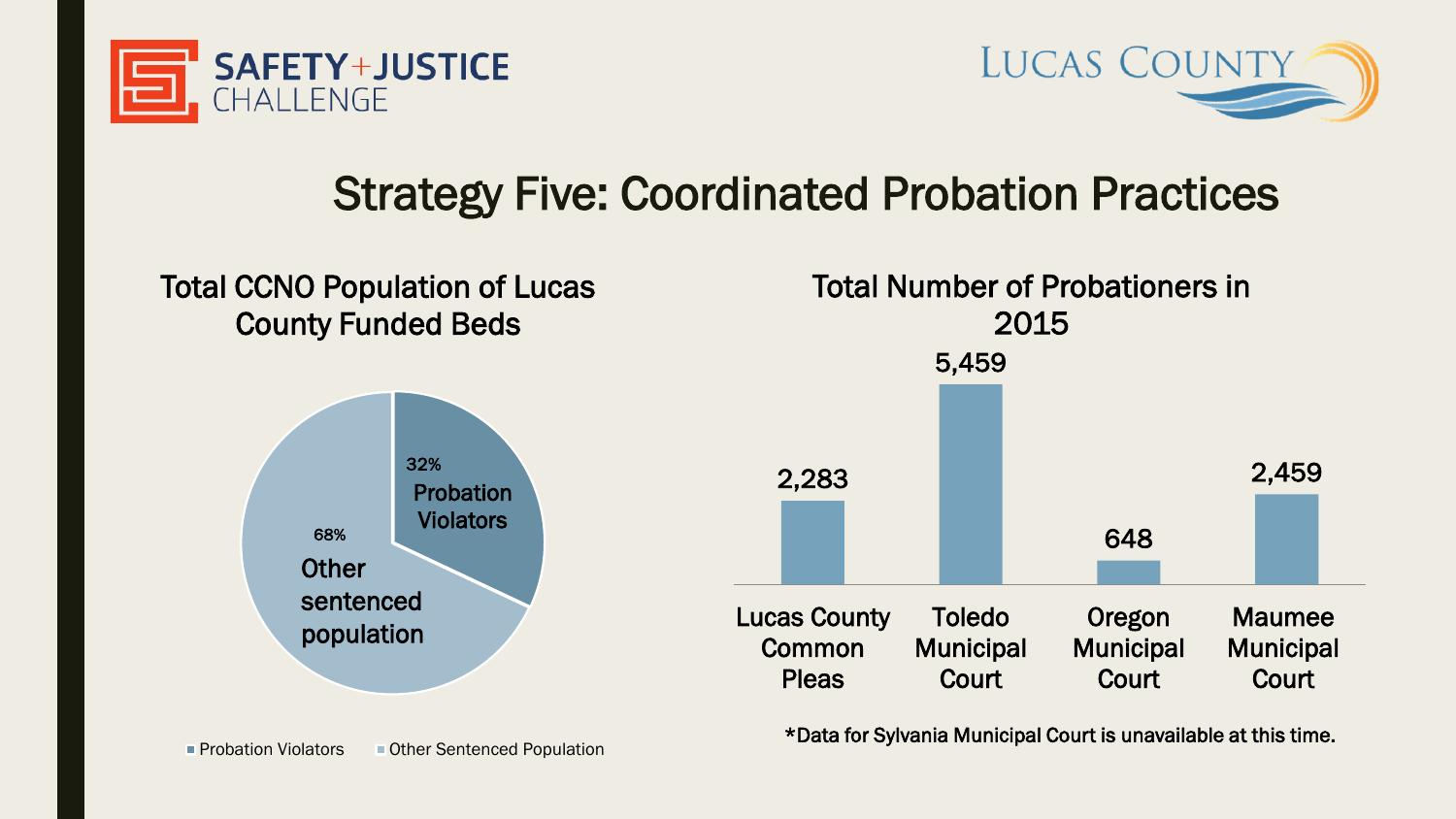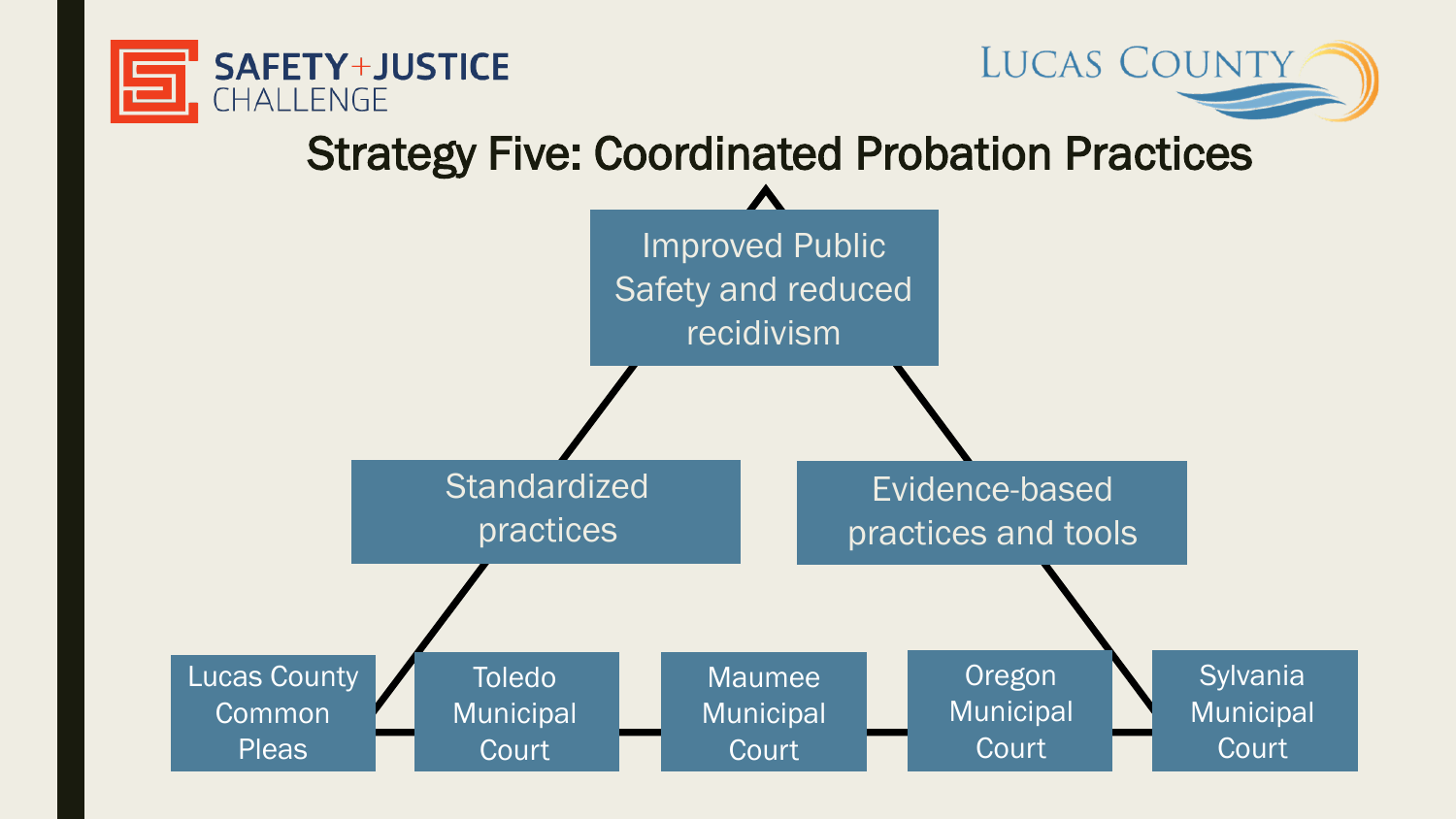



## Behavioral Health, Alcohol and other Dependencies

Criminal justice reform efforts have included partnerships with the Lucas County Mental Health and Recovery Services Board to develop community alternatives to incarceration for this population.

Through MacArthur Safety + Justice Challenge funding and Lucas County Mental Health and Recovery Services investments, coupled with support from law enforcement, new initiatives will be launched in mid-2017 to provide deflection and diversion opportunities.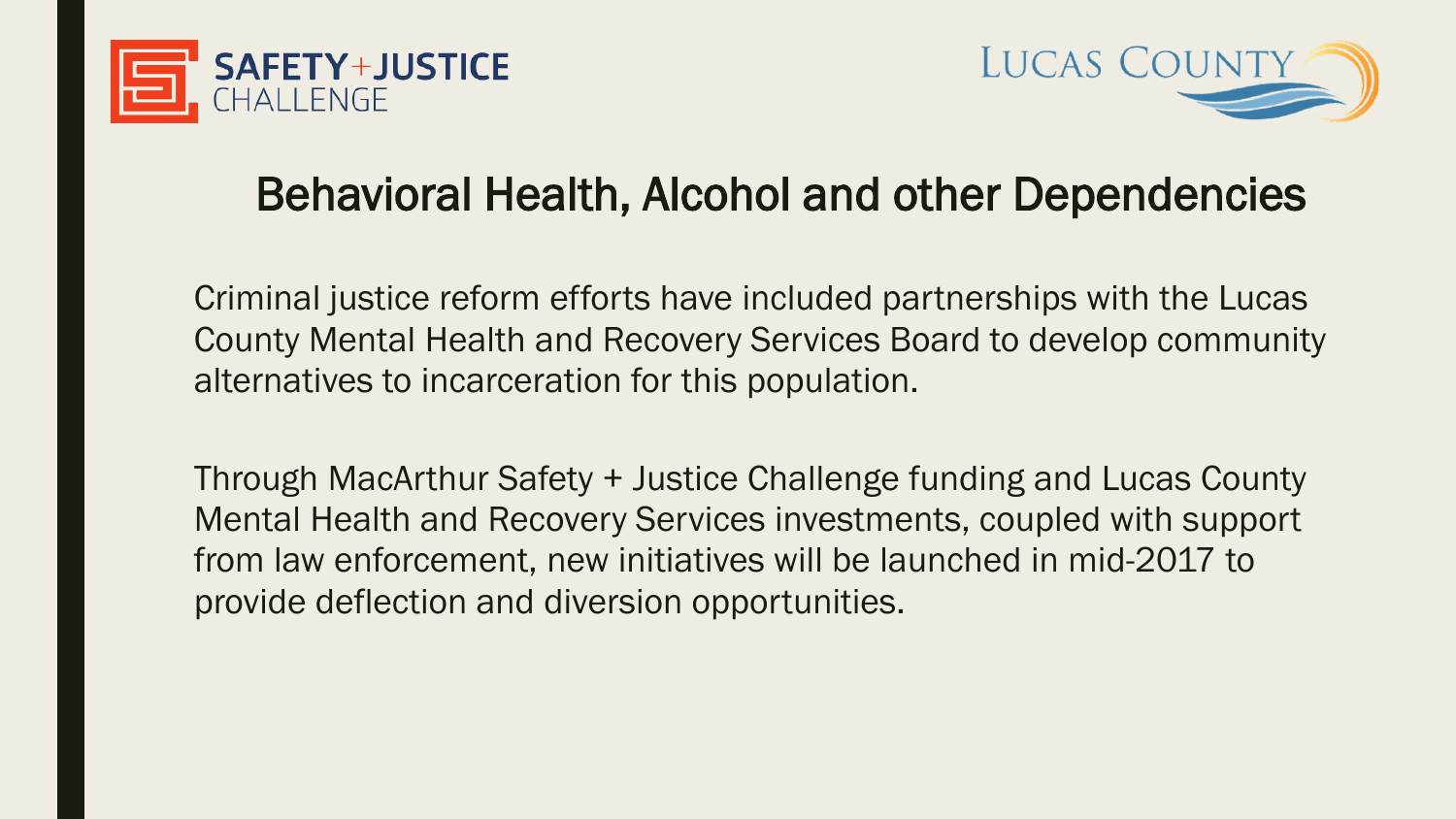



Lucas County Average Daily Confined Population by Month (Baseline - December 2016)

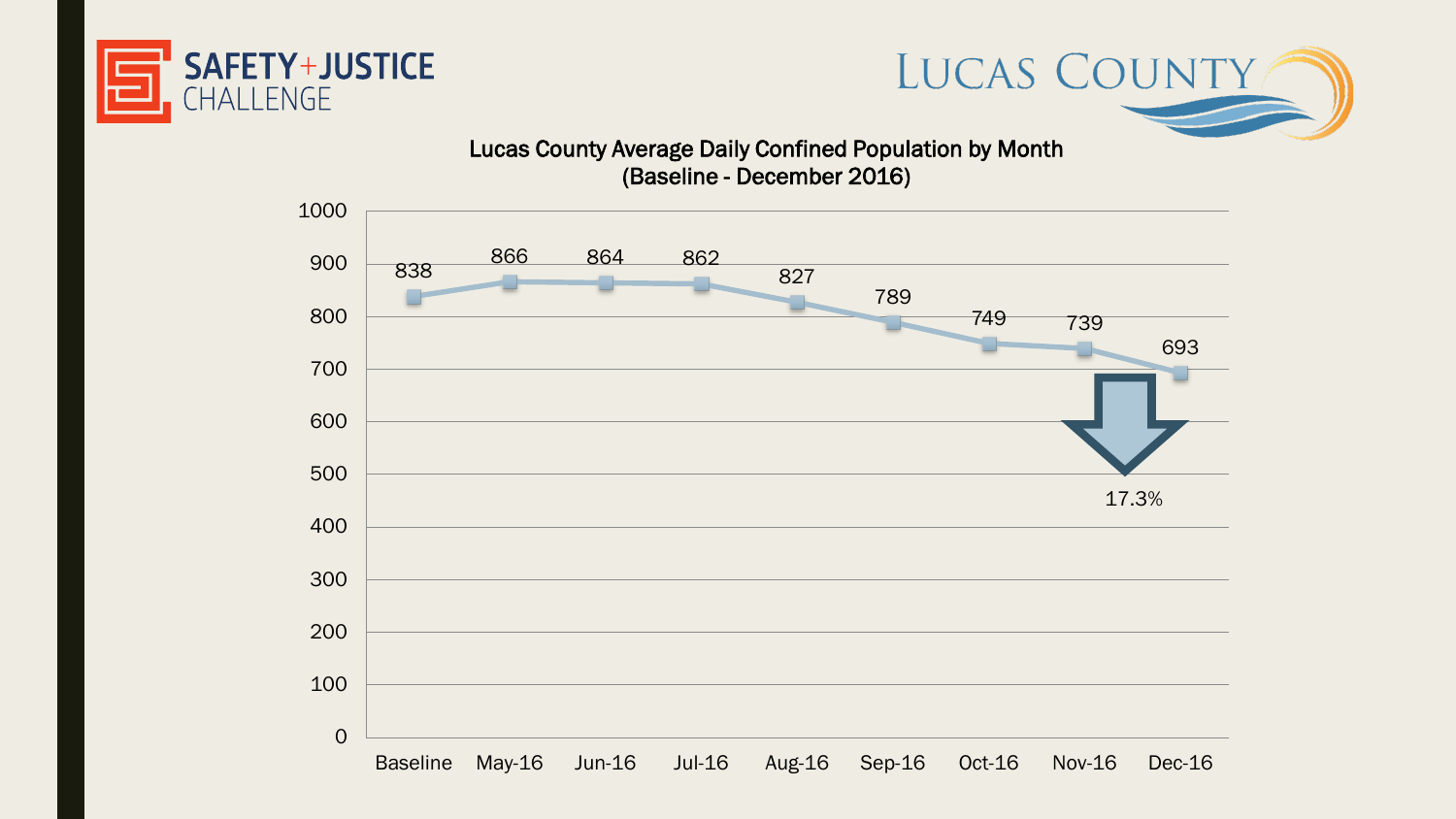



LUCAS COUNTY

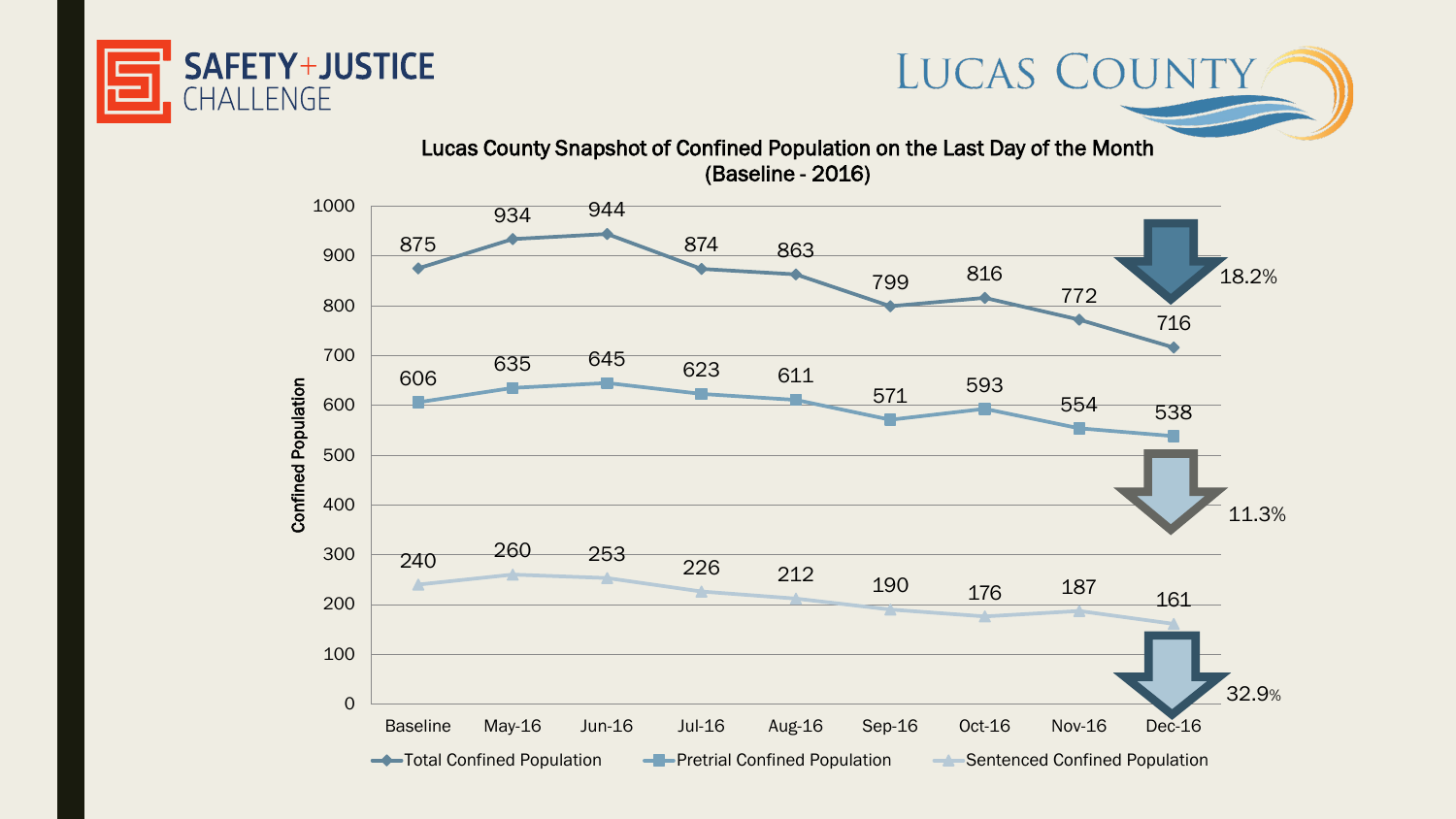



## One Year Results

- Total incarcerated population reduction: 18.2%
- Failure to appear reduction: 12.3%
- **Pretrial recidivism reduction: 10.1%**
- 4,158 bed days saved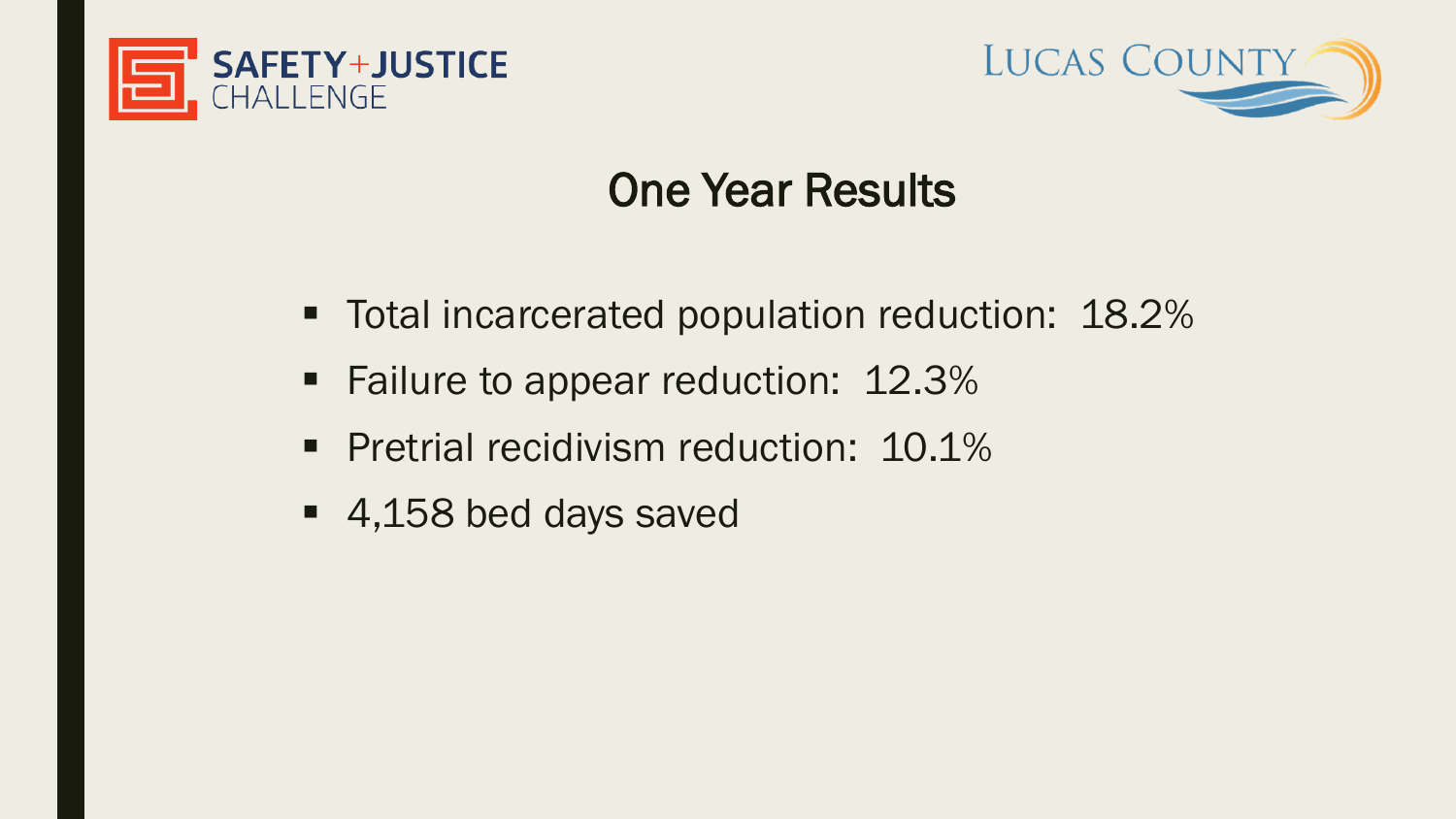



## Conclusions and Looking Ahead

- $\blacksquare$  Decline in new criminal activity = improved public safety
- Reform initiatives  $=$  just and equitable community and individual outcomes
- Community Partners = Safety + Justice